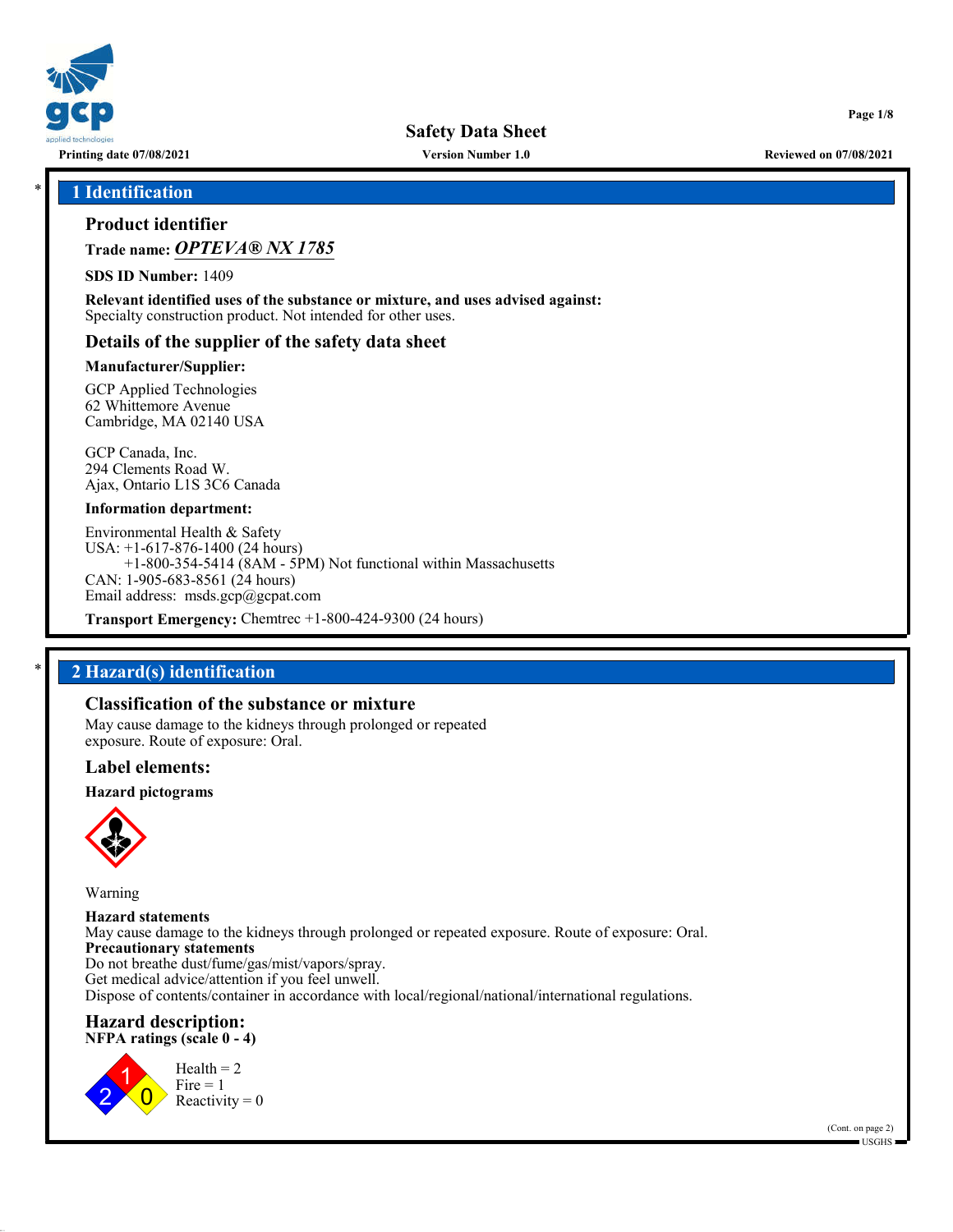**Trade name:** *OPTEVA® NX 1785*

#### **HMIS-ratings (scale 0 - 4)**

 HEALTH FIRE REACTIVITY  $\boxed{0}$  Reactivity = 0  $|2|$ 1 Health  $=$  \*2  $Flammability = 1$ 

### **Other hazards**

**Results of PBT and vPvB assessment**

**PBT:** Not applicable. **vPvB:** Not applicable.

### **3 Composition/information on ingredients**

### **Chemical characterization: Mixture**

**Description:** Mixture of the hazardous substance(s) listed below with additional nonhazardous ingredients.

**Hazardous components:**

111-46-6 Diethylene glycol 20-25%

102-71-6 Triethanolamine 20-25%

140-07-8 Tetrahydroxyethylethylenediamine 5.0-10.0%

107-21-1 Ethylene glycol 2.0-5.0%

**Additional information:** Non-hazardous ingredients may be listed in Section 15; Right-To-Know disclosure.

### \* **4 First-aid measures**

#### **Description of first aid measures**

**General information:** Get medical advice/attention if you feel unwell.

**After inhalation:**

Supply fresh air. If required, provide artificial respiration. Keep patient warm. Consult doctor if symptoms persist.

#### **After skin contact:**

Immediately wash contaminated skin with soap or mild detergent and water. If this chemical soaks clothing, immediately remove clothing and wash skin.

**After eye contact:** Rinse cautiously with water for several minutes.

**After swallowing:**

Rinse mouth.

Do NOT induce vomiting.

**Information for doctor:**

**Most important symptoms and effects, both acute and delayed** Harmful if swallowed.

**Indication of any immediate medical attention and special treatment needed** No further relevant information available.

### **5 Fire-fighting measures**

**Special hazards arising from the substance or mixture** No further relevant information available.

**Additional information** Collect contaminated fire fighting water separately. It must not enter the sewage system.

USGHS (Cont. on page 3)

(Cont. from page 1)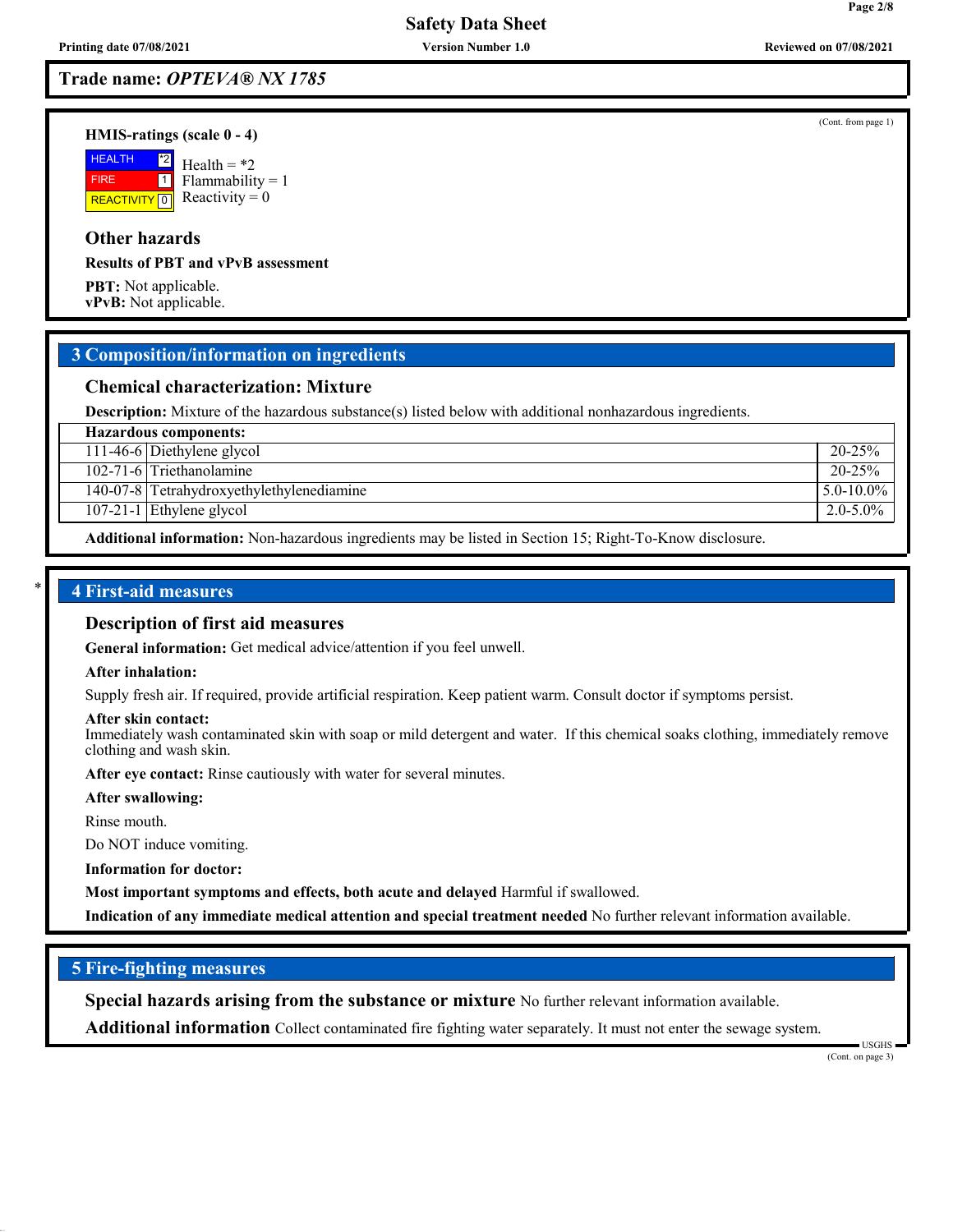### **Trade name:** *OPTEVA® NX 1785*

#### (Cont. from page 2)

### **6 Accidental release measures**

### **Personal precautions, protective equipment and emergency procedures**

Wear protective equipment. Keep unprotected persons away.

#### **Methods and material for containment and cleaning up:**

Contain and/or absorb spill with inert material (i.e. sand, vermiculite) then place in a suitable container.

Sweep up spilled product into receptacles.

Dispose contaminated material as waste according to section 13 of the SDS.

#### **Reference to other sections**

See Section 7 for information on safe handling.

See Section 8 for information on personal protection equipment.

See Section 13 for disposal information.

### **7 Handling and storage**

#### **Handling:**

**Precautions for safe handling** Prevent formation of aerosols.

**Information about protection against explosions and fires:** No special measures required.

#### **Conditions for safe storage, including any incompatibilities**

**Storage:**

**Information about storage in one common storage facility:** No special measures required.

**Further information about storage conditions:** Keep receptacle tightly sealed.

**Specific end use(s)** No further relevant information available.

### \* **8 Exposure controls/personal protection**

**Additional information about design of technical systems:** No further data; see item 7.

|  | <b>Control parameters</b> |
|--|---------------------------|
|--|---------------------------|

**Components with limit values that require monitoring at the workplace:**

### **111-46-6 Diethylene glycol**

WEEL (USA) Long-term value:  $10 \text{ mg/m}^3$ 

**102-71-6 Triethanolamine**

TLV (USA)  $\vert$  Long-term value: 5 mg/m<sup>3</sup>

### **107-21-1 Ethylene glycol**

TLV (USA)  $\log$ -term value: NIC-10\* mg/m<sup>3</sup> Ceiling limit value:  $(100)$  mg/m<sup>3</sup> (H);\*as inhalable fraction and vapor

**Additional information:** The lists that were valid during the creation were used as basis.

#### **Exposure controls**

#### **Personal protective equipment:**

**General protective and hygienic measures:** The usual precautionary measures for handling chemicals should be followed.

#### **Breathing equipment:**

Respiratory protection is not normally required. However, a chemical cartridge respirator with organic vapor cartridge and a prefilter for dusts/mists is required at or above the applicable exposure limits (consult exposure guidelines). If no limits exist, use an approved respirator whenever a vapor or mist is generated or if respiratory irritation occurs. Supplied air respirator (SCBA) is required at exposure levels above the capabilities of a chemical cartridge respirator. (Cont. on page 4)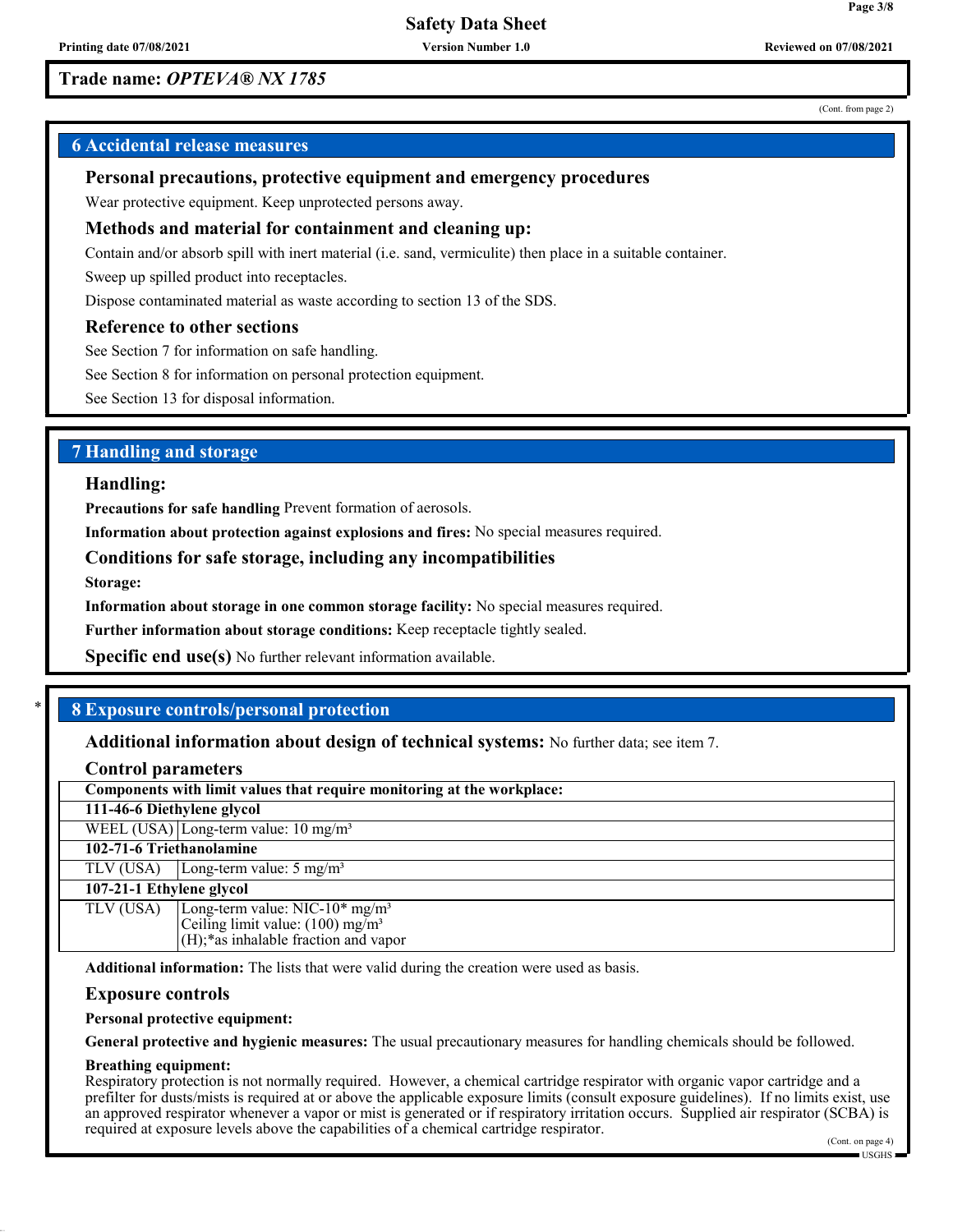### **Trade name:** *OPTEVA® NX 1785*

(Cont. from page 3)

**Page 4/8**

**Protection of hands:** Gloves should be worn to prevent skin contact and should be impermeable and resistant to the product.

**Material of gloves** Gloves should be worn to prevent skin contact and should be impermeable and resistant to the product.

#### **Eye protection:**

Safety glasses with side shields should be worn to prevent contact due to splashing. Under high vapor mist concentrations, tightly sealed goggles should be worn.



Safety glasses with side shield protection.



A face shield should also be worn if there is potential exposure to splash or spray.

#### **Body protection:**

Use personal protective equipment as required.

Take off contaminated clothing.

## \* **9 Physical and chemical properties**

| Information on basic physical and chemical properties                                                                          |                                                                                                                   |  |
|--------------------------------------------------------------------------------------------------------------------------------|-------------------------------------------------------------------------------------------------------------------|--|
| <b>General Information</b><br>Appearance:<br>Form:<br>Odor:<br><b>Odor threshold:</b>                                          | Liquid<br>Characteristic<br>Not determined.                                                                       |  |
| pH-value (~) at 20 $^{\circ}$ C (68 $^{\circ}$ F):                                                                             | 9                                                                                                                 |  |
| <b>Change in condition</b><br>Melting point/Melting range:<br><b>Boiling point/Boiling range:</b><br><b>Flash point:</b>       | Undetermined.<br>Undetermined.<br>$>$ 200 °C ( $>$ 392 °F)                                                        |  |
| <b>Flammability (solid, gaseous):</b>                                                                                          | Not applicable.                                                                                                   |  |
| Ignition temperature:                                                                                                          | Undetermined.                                                                                                     |  |
| <b>Decomposition temperature:</b><br>Auto igniting:<br>Danger of explosion:                                                    | Not determined.<br>Product is not self-igniting.<br>Product does not present an explosion hazard.                 |  |
| <b>Explosion limits:</b><br>Lower:<br><b>Upper:</b>                                                                            | Not determined.<br>Not determined.                                                                                |  |
| Vapor pressure:<br>Density: (~) at 20 °C (68 °F)<br><b>Relative density</b><br><b>Vapor density</b><br><b>Evaporation</b> rate | Not determined.<br>$1.1$ g/cm <sup>3</sup> (9.2 lbs/gal)<br>Not determined.<br>Not determined.<br>Not determined. |  |
| Solubility in / Miscibility with<br>Water:                                                                                     | Not miscible or difficult to mix.                                                                                 |  |
| Partition coefficient (n-octanol/water): Not determined.                                                                       |                                                                                                                   |  |
| Viscosity:<br>Dynamic:<br>Kinematic:                                                                                           | Not determined.<br>Not determined.                                                                                |  |
|                                                                                                                                | (Cont. on page 5)<br>■ USGHS ■                                                                                    |  |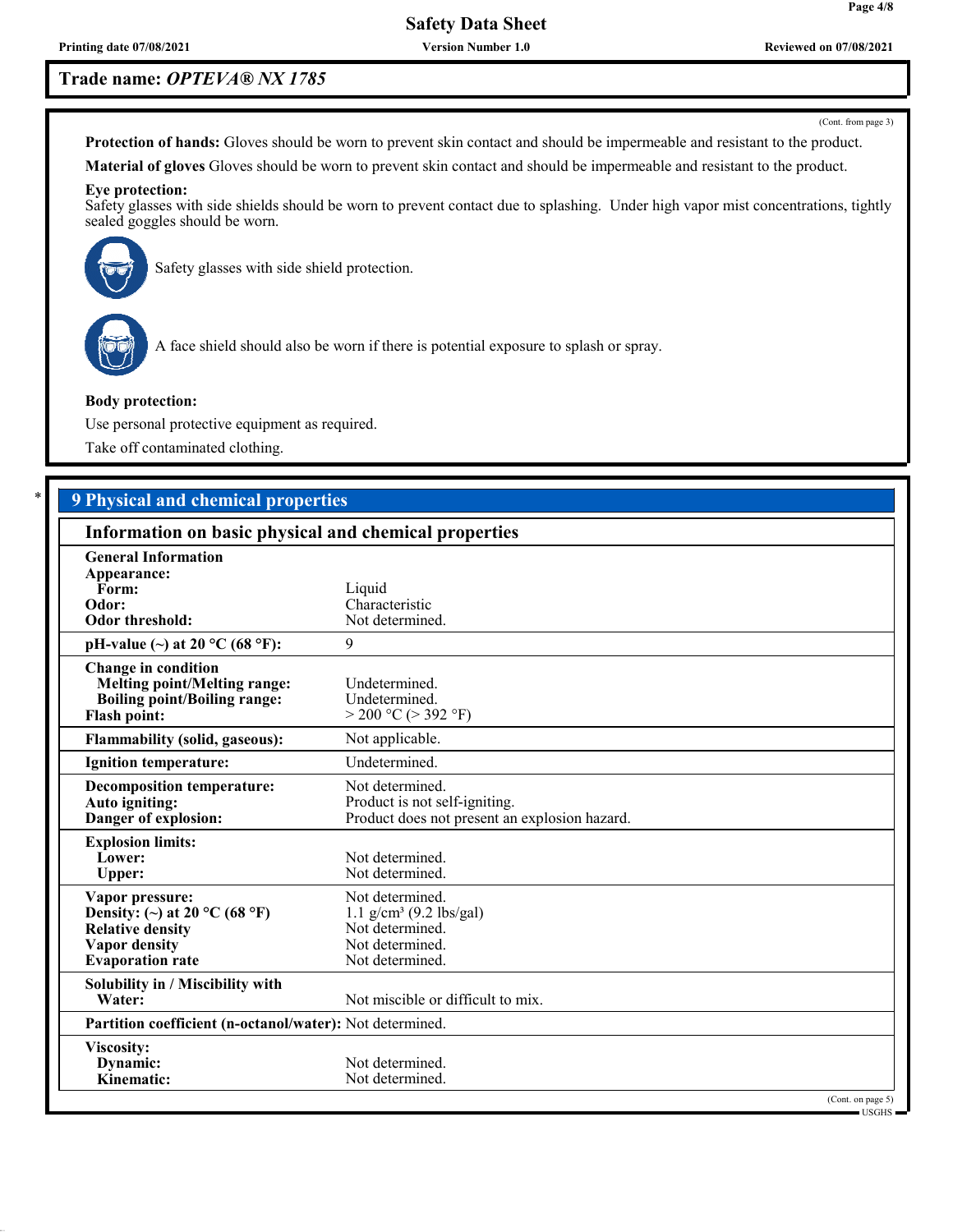**Trade name:** *OPTEVA® NX 1785*

(Cont. from page 4)

**Page 5/8**

**Molecular weight** Not determined.

**Other information** No further relevant information available.

### **10 Stability and reactivity**

**Reactivity** Stable under normal conditions.

#### **Chemical stability**

**Thermal decomposition:** No decomposition if used according to specifications.

**Possibility of hazardous reactions** No dangerous reactions known.

No further relevant information available.

**Conditions to avoid** No further relevant information available.

**Incompatible materials:** No further relevant information available.

**Hazardous decomposition products:** Carbon monoxide and carbon dioxide

**Additional information:** See section 7 for information on handling, storage and conditions to be avoided.

### \* **11 Toxicological information**

### **Information on toxicological effects**

| <b>Acute toxicity:</b> |                                 |                                                                                                                                                                          |                                                          |
|------------------------|---------------------------------|--------------------------------------------------------------------------------------------------------------------------------------------------------------------------|----------------------------------------------------------|
|                        |                                 | LD/LC50 values relevant for classification:                                                                                                                              |                                                          |
|                        | 111-46-6 Diethylene glycol      |                                                                                                                                                                          |                                                          |
| Oral                   | LD50                            | $1120$ mg/kg (human)                                                                                                                                                     |                                                          |
|                        | 102-71-6 Triethanolamine        |                                                                                                                                                                          |                                                          |
| Oral                   | LD50                            | 5300 mg/kg (guinea pig)                                                                                                                                                  |                                                          |
|                        |                                 | 6400 mg/kg (rat - male)                                                                                                                                                  |                                                          |
| Dermal LD50            |                                 | $>10000$ mg/kg (rabbit)                                                                                                                                                  |                                                          |
|                        |                                 | LC50, 96h   11800 mg/l (fish)                                                                                                                                            |                                                          |
|                        | <b>Primary irritant effect:</b> |                                                                                                                                                                          |                                                          |
|                        |                                 | on the skin: No irritating effect expected                                                                                                                               |                                                          |
|                        |                                 | on the eye: No irritating effect expected                                                                                                                                |                                                          |
|                        |                                 | inhalation: No irritating effect expected                                                                                                                                |                                                          |
|                        |                                 | Ingestion: May cause damage to the kidneys through prolonged or repeated exposure. Route of exposure: Oral.                                                              |                                                          |
|                        |                                 | Additional toxicological information:                                                                                                                                    |                                                          |
|                        | 102-71-6 Triethanolamine        |                                                                                                                                                                          |                                                          |
|                        |                                 | NOEC/NOEL 16 mg/l (crustaceans) (Chronic NOEC)                                                                                                                           |                                                          |
|                        | Carcinogenic categories         |                                                                                                                                                                          |                                                          |
|                        |                                 | <b>IARC</b> (International Agency for Research on Cancer) Human Carcinogenicity:<br>Group 1- Positive, Group 2A- Probable, Group 2B- Possible, Group 3- Not Classifiable |                                                          |
|                        | 102-71-6 Triethanolamine        |                                                                                                                                                                          | 3                                                        |
|                        | 111-42-2 Diethanolamine         |                                                                                                                                                                          | 2B                                                       |
|                        |                                 | <b>NTP (National Toxicology Program)</b><br>K-Known to be carcinogenic, $\breve{R}-M$ ay reasonably be anticipated to be carcinogenic                                    |                                                          |
|                        |                                 | None of the ingredients are listed.                                                                                                                                      |                                                          |
|                        |                                 |                                                                                                                                                                          | (Cont. on page 6)<br>$\blacksquare$ USGHS $\blacksquare$ |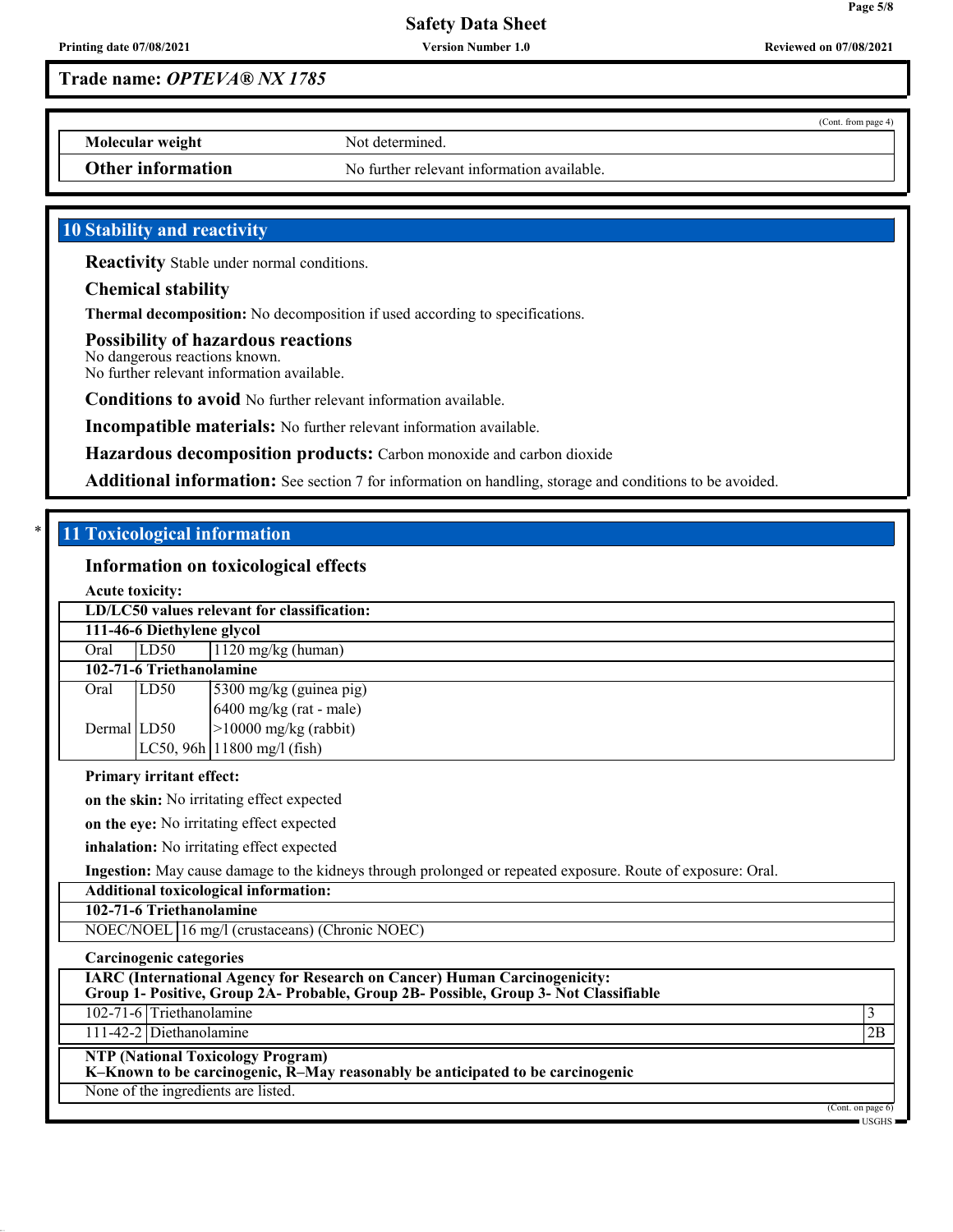**Trade name:** *OPTEVA® NX 1785*

**OSHA-Ca (Occupational Safety & Health Administration)**

None of the ingredients are listed.

### **12 Ecological information**

**Toxicity**

**Aquatic toxicity:**

**102-71-6 Triethanolamine**

EC50, 48h 609.88 mg/l (daphnia magna)

EC50, 72h  $\vert$  512 mg/l (algae)

**Persistence and degradability** No further relevant information available.

### **Behavior in environmental systems:**

**Bioaccumulative potential** No further relevant information available.

**Mobility in soil** No further relevant information available.

### **Additional ecological information:**

**General notes:** Not known to be hazardous to water.

**Results of PBT and vPvB assessment**

**PBT:** Not applicable. **vPvB:** Not applicable.

**Other adverse effects** No further relevant information available.

### **13 Disposal considerations**

### **Disposal methods:**

Consult all regulations (federal, state, provincial, local) or a qualified waste disposal firm when characterizing product for disposal. Dispose of waste in accordance with all applicable regulations.

**Recommendation:**



Must not be disposed of together with household garbage. Do not allow product to reach sewage system.

### **Uncleaned packagings:**

**Recommendation:** Dispose of contents/container in accordance with local/regional/national/international regulations.

# \* **14 Transport information**

| <b>UN-Number</b><br><b>Remarks:</b><br>DOT<br><b>IMDG, IATA</b>        | Not DOT regulated in drums/totes.<br>UN3082 when RQ is exceeded.<br>Not applicable.                                          |                            |
|------------------------------------------------------------------------|------------------------------------------------------------------------------------------------------------------------------|----------------------------|
| UN proper shipping name<br><b>Remarks:</b><br>DOT<br><b>IMDG, IATA</b> | Not DOT regulated in drums/totes.<br>Environmentally hazardous substance, liquid, n.o.s. (Diethanolamine)<br>Not applicable. |                            |
|                                                                        |                                                                                                                              | (Cont. on page 7)<br>TSGHS |

(Cont. from page 5)

**Page 6/8**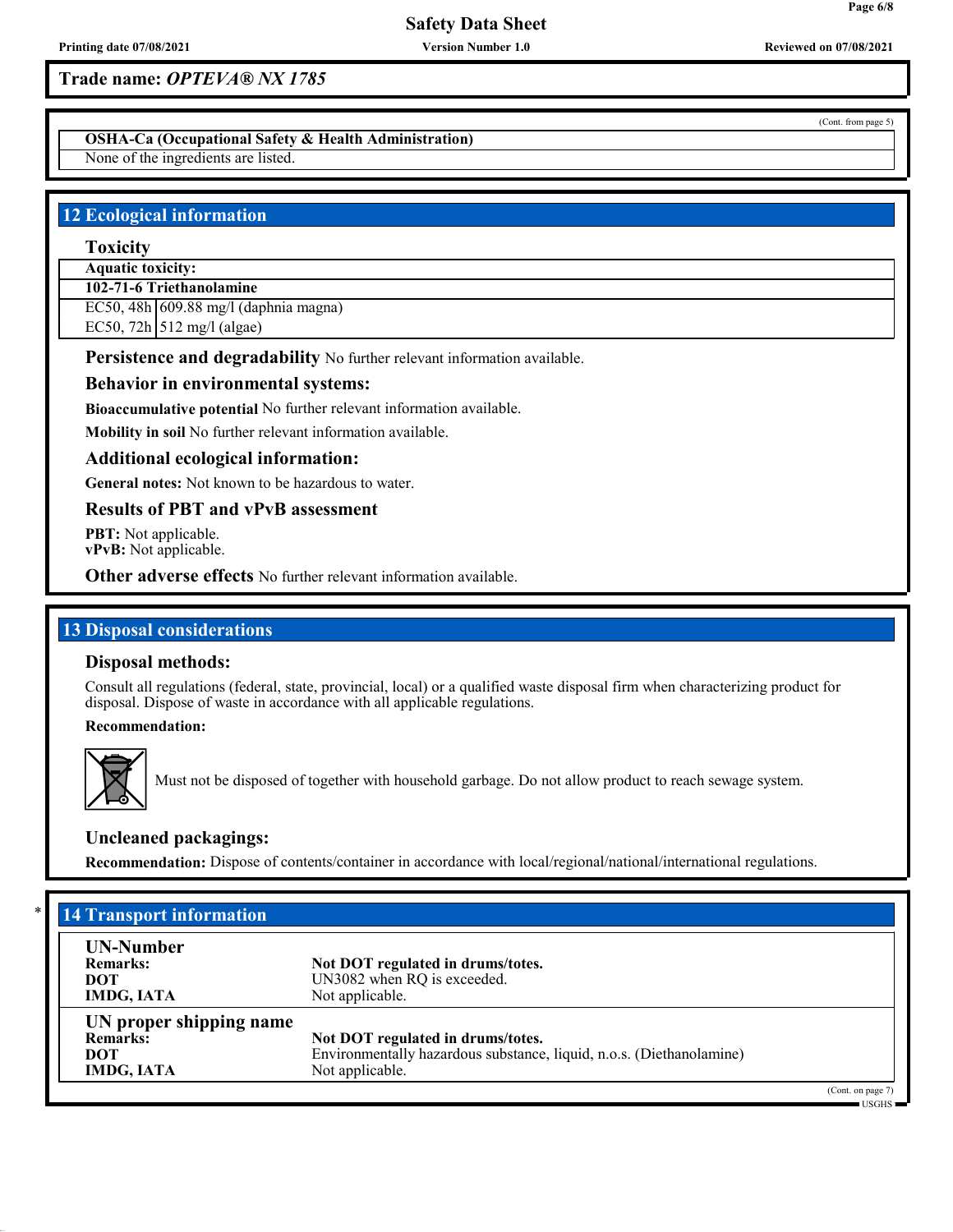**Trade name:** *OPTEVA® NX 1785*

| <b>Transport hazard class(es)</b>                         | (Cont. from page 6)                                                                                                                        |
|-----------------------------------------------------------|--------------------------------------------------------------------------------------------------------------------------------------------|
| <b>DOT</b>                                                |                                                                                                                                            |
|                                                           |                                                                                                                                            |
| <b>Class</b>                                              | 9 Miscellaneous                                                                                                                            |
| Label<br><b>Remarks:</b>                                  | 9<br>Bulk shipments above 4500 gallons exceeding the reportable quantity for Diethanolamine<br>$(RQ=100$ pounds) are regulated as HazMats. |
| <b>IMDG, IATA</b><br><b>Class</b>                         | Not applicable.                                                                                                                            |
| <b>Packing group</b><br><b>DOT</b><br><b>IMDG, IATA</b>   | Ш<br>Not applicable.                                                                                                                       |
| <b>Environmental hazards:</b><br><b>Marine pollutant:</b> | No additional hazards.<br>No                                                                                                               |
| <b>Special precautions for user Not applicable.</b>       |                                                                                                                                            |
| <b>Transport/Additional information:</b>                  |                                                                                                                                            |
| <b>DOT</b><br><b>Remarks:</b>                             | Not Regulated.                                                                                                                             |

| Other regulations in domestic and foreign countries                                                                          |                                                                              |
|------------------------------------------------------------------------------------------------------------------------------|------------------------------------------------------------------------------|
| <b>SARA (Superfund Amendments and Reauthorization Act)</b>                                                                   |                                                                              |
| Section 302/304 (extremely hazardous substances):                                                                            |                                                                              |
| None of the ingredients is listed.                                                                                           |                                                                              |
| Section 313 Reportable Ingredients (Chemicals present below reporting threshold are exempt):                                 |                                                                              |
| $107-21-1$ Ethylene glycol                                                                                                   | 1.8%                                                                         |
| SARA Section 312/Tier I & II Hazard Categories: Health Hazard - Specific target organ toxicity (single or repeated exposure) |                                                                              |
| <b>North America Chemical Inventory Status</b>                                                                               |                                                                              |
| <b>TSCA (Toxic Substances Control Act - United States):</b>                                                                  |                                                                              |
| All ingredients are listed or exempt from listing unless otherwise noted below.                                              |                                                                              |
| <b>CEPA</b> (Canadian DSL):                                                                                                  |                                                                              |
| All ingredients are listed or exempt from listing unless otherwise noted below.                                              |                                                                              |
| <b>Right to Know Ingredient Disclosure:</b>                                                                                  |                                                                              |
| 112-27-6 Triethylene glycol                                                                                                  |                                                                              |
| 112-60-7 Tetraethylene glycol                                                                                                |                                                                              |
| 7732-18-5 Water                                                                                                              |                                                                              |
| California Proposition 65: (Substances <0.1% unless noted in Section 3)                                                      |                                                                              |
| <b>Chemicals known to cause cancer:</b>                                                                                      |                                                                              |
| None of the ingredients is listed.                                                                                           |                                                                              |
| Chemicals known to cause reproductive toxicity for females:                                                                  |                                                                              |
| None of the ingredients are listed.                                                                                          |                                                                              |
| Chemicals known to cause reproductive toxicity for males:                                                                    |                                                                              |
| None of the ingredients are listed.                                                                                          |                                                                              |
|                                                                                                                              | (Cont. on page 8)<br>$\overline{\phantom{a}}$ USGHS $\overline{\phantom{a}}$ |